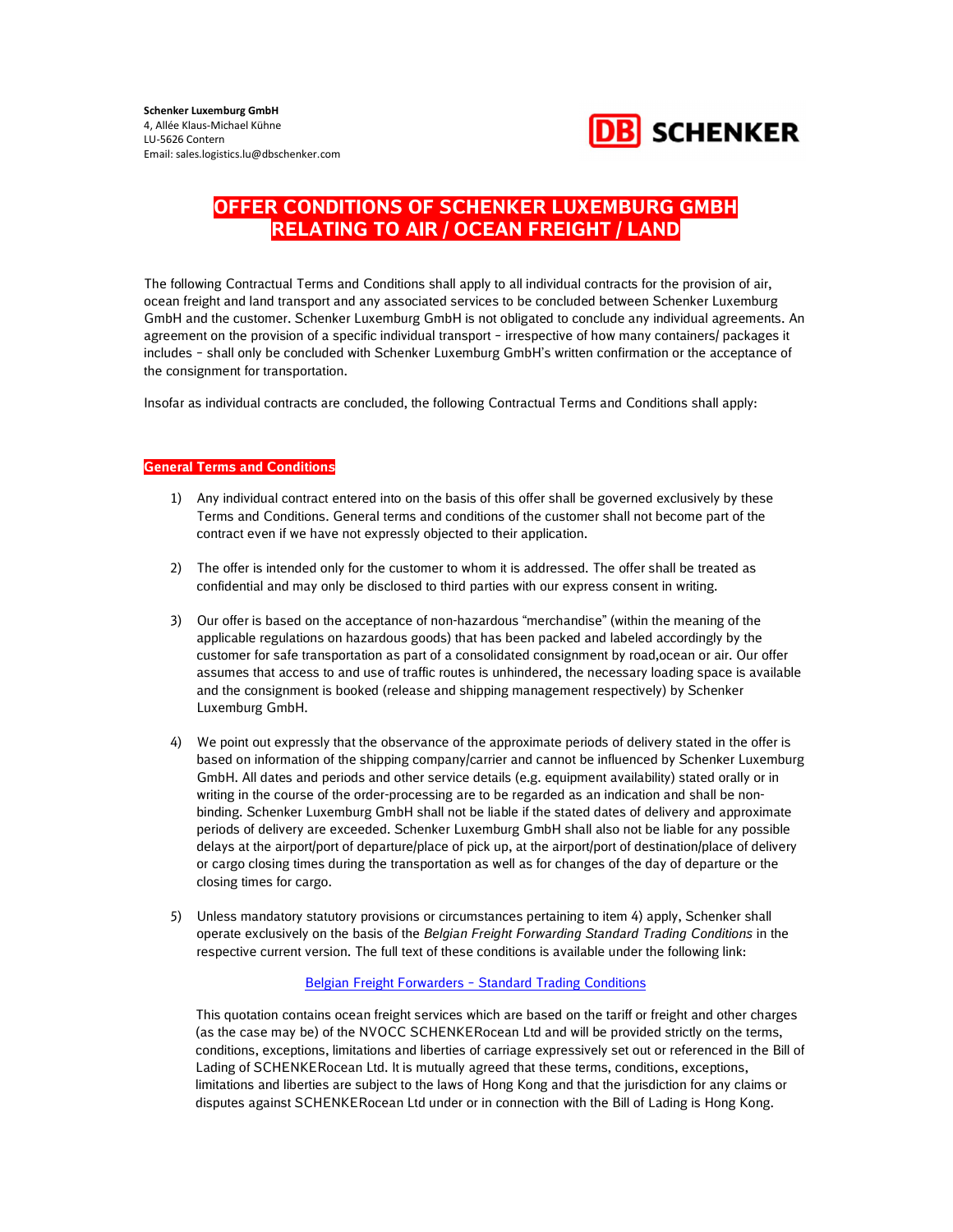

- 6) Note on particularly valuable merchandise or merchandise at risk of theft In case of valuable or Theft-Sensitive Goods, the Principal must inform the Freight Forwarder in text regarding the type and value of the goods and the current risks involved to enable the Freight Forwarder to assess the acceptance of the order or take appropriate measures for the safe and damage-free completion of said order. In case of acceptance of the order, the Freight Forwarder is obliged to undertake appropriate safety measures for protecting the goods. The merchandise is treated as valuable of theft-sensitive only when the actual value of the merchandise exceeds USD 1.000/kg. Schenker Luxemburg GmbH shall treat merchandise with a value below this threshold as common shipping goods.
- 7) Transport and/or warehouse insurance cover at the customer's expense shall be arranged by Schenker Luxemburg GmbH only if expressly instructed in writing/electronically by the customer.
- 8) The party affected by an event of force majeure shall not be liable for any delay or impossibility of performance caused thereby. For the purposes of this document, force majeure means all inevitable events or events that, even if foreseeable, lie outside the direct influence of the affected party and whose consequences for the performance of the contract cannot be prevented by reasonable efforts of the affected party.
- 9) Schenker Luxemburg GmbH shall be free to choose its subcontractors.
- 10) Changes in size, weight, measurement, change of pick-up or delivery address of the consignment may affect the quoted charges.
- 11) The customer agrees to indemnify Schenker Luxemburg for any and all fines, penalties, losses, damages and costs that Schenker Luxemburg or a third party may incur or suffer, which arise from or are caused by late, incomplete or inaccurate information provided by the clients.
- 12) Returns of empty containers to the port at the appointed shipping company's instruction shall be at the expense of the person paying the freight charges.
- 13) Unless otherwise stipulated in the offer, all shipments are exclusive of customs clearance, customs duties/taxes and examination fees; Schenker Luxemburg GmbH is happy to submit an offer for customs clearance on request.
- 14) Information on customs tariffs given by our employees is generally without obligation and subject to confirmation. This does not release the customer or an authorized agent of the customer from checking the customs tariff number.
- 15) The offer shall only be valid for the payment of the freight charges in Luxemburg and if the order is placed with Schenker Luxemburg GmbH.
- 16) Should one or several provisions of this document be invalid or unenforceable, the validity of the remaining provisions of this document shall not be affected by this. The same shall apply in the event of gaps and omissions.
- 17) Amendments or additions to this contract require the written form in order to be valid. This also applies to a possible waiver of this requirement for the written form. No additional verbal agreements have been made.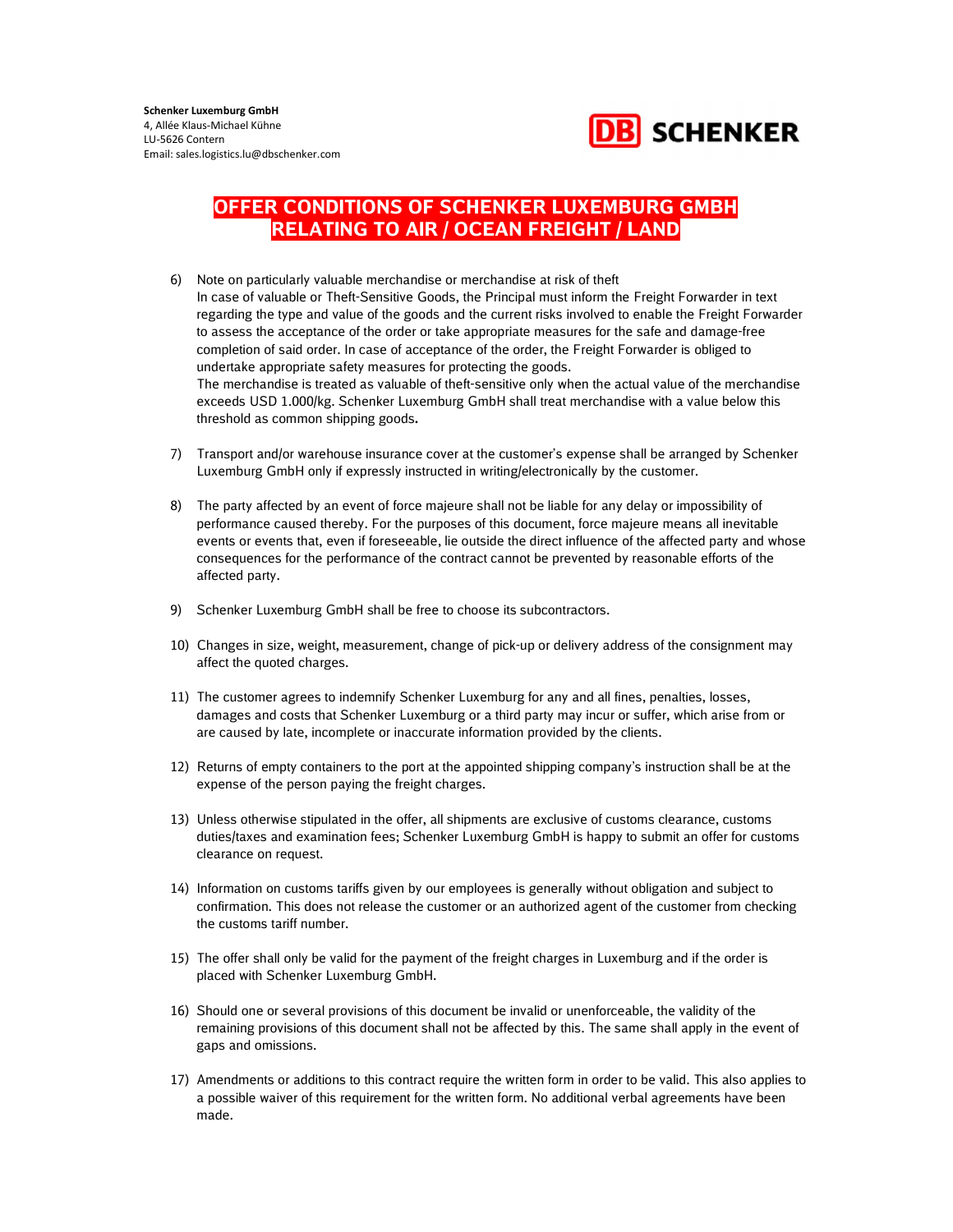

- 18) The exclusive place of jurisdiction shall be the registered office of the branch where the order was placed. The above provision shall only apply to the extent that no additional places of jurisdiction are prescribed by mandatory international law. Luxembourgish law shall apply.
- 19) Unless expressly agreed otherwise, offers and invoices for our services are exclusively in EURO. Should conversion into another and/or from another currency than EURO be required, this shall be carried out, in the case of ocean transport, on the basis of the exchange rate as displayed on the Thomson Reuters website (https://de.reuters.com/finance/currencies). This exchange rate will always be increased with a surcharge of 4% to cover possible exchange rate differences that Schenkerocean might suffer. The exchange rate that will be used shall be the following:

- For import: the rate that is valid seven days before scheduled ship's arrival.

-For export: the rate that is valid seven days before scheduled ship's departure.

Shipments via air transport will be converted and/or settled on the basis of either our in-house exchange rate or the daily exchange rate. IATA direct shipments will be converted and/or settled in EURO according to the IATA rate, unless the customer produces a written agreement that states otherwise. We expressly reserve the right to freely select the exchange rates and/or tariffs to be applied.

- 20) Unless otherwise agreed, the amounts or fees charged by Schenker Luxemburg GmbH shall be payable without any deduction within 30 days from the date of invoice. VAT + Duties are payable immediately and will be charged at cost.
- 21) All prices indicated above are net prices exclusive of the respective statutory value added tax applicable in Luxemburg, where required.
- 22) Should a service of Schenker Luxemburg GmbH under this contract violate the laws of the European Union, the United Nations, The USA or of individual countries which have been adopted in the fight against terrorism or which impose trade restrictions, such as embargoes, Schenker Luxemburg GmbH shall be entitled at any time to discontinue the performance of services and to terminate the order in this respect without notice and without this giving rise to any liability claims. Additionally, Schenker Luxemburg reserves the right to cease the transportation of a shipment after acceptance at any time when a shipment could possibly cause damage to or delay other shipments, equipment or personnel. Any costs that may arise, will be charged to the customer.
- 23) Schenker Luxemburg GmbH shall not be liable for any delay or failure in the performance of any services, if and to the extent that such delay or failure is caused by any event of force majeure, including but not limited to any Act of God, natural disaster, adverse weather conditions, disease, epidemic, plague, quarantine restrictions, war, terrorism, riot, civil commotion, strike, industrial action, trade or economic sanctions, or any other circumstances beyond its reasonable control. In addition, surcharges may be levied without notice by carriers in the event of force majeure, and Schenker Luxemburg GmbH reserves the right to pass on such surcharges to CUSTOMER at its sole discretion.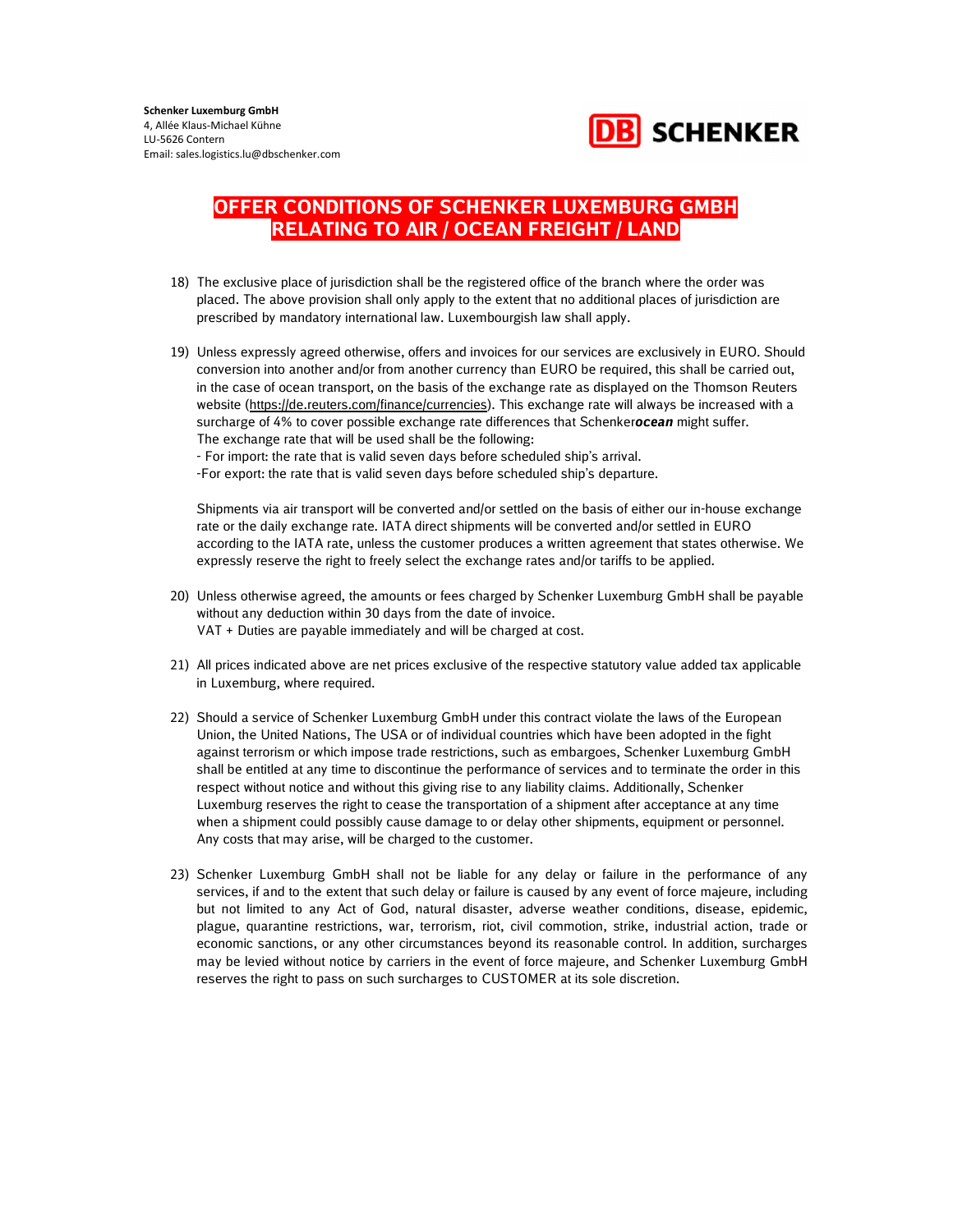

#### Special Provisions for Ocean Transport

The listed additional fees, port dues and public charges (e.g. road charges, BAF, CAF) are based on the rate at the time the order is placed. They shall remain subject to confirmation until the day of shipment and are invoiced as "VATOS" (valid at time of shipment). If additional fees, dues and/or public charges are imposed by the shipping company or other third parties up until the shipment (=B/L date) or during the transport, they shall be invoiced additionally by Schenker Luxemburg GmbH. Schenker Luxemburg GmbH shall inform the customer of any changed or additional fees/dues as promptly as possible. Such changes shall not entitle the customer to withdraw from this contract or the respective individual contract.

If empty containers are provided for loading in accordance with the order ("shipper's load, stowage and count", they must be inspected for external intactness and fitness for loading, in particular for odor contamination, immediately after delivery. Schenker Luxemburg GmbH must be informed immediately in writing/electronically about any possible objections. If no such notification is provided, Schenker Luxemburg GmbH shall not be liable for any possible damage to goods upon loading resulting from existing defects of the container.

Unless otherwise agreed, the customer shall report the VGM (Verified Gross Mass) of the loaded container or single shipment to be transported in good time prior to creating the stowage plan in the required format in accordance with SOLAS regulations and IMO guidelines (in particular MSC.1/Circular 1475) and the weighing methods set out therein, or shall ensure that this obligation is carried out on its behalf by a third party. Schenker expressly informs the customer that the containers or single shipments may be excluded from transport if the required information is not provided on time or incorrect. Any costs and consequences incurred as a result of this exclusion must be borne by the customer. Schenker Luxemburg is legally not responsible for verifying the VGM information which has been provided.

- 1) The chargeable weight for ocean freight transport shall be assumed to be 1.000 kg/cbm with a minimum of 1 cbm.
- 2) The shipper is responsible for packing the goods seaworthy and to ensure that the packing material measures up to the ISPM-15 regulations (fumigation). The shipper is responsible for any costs and consequences that might result from non-compliance with ISPM-15 regulations. Unless otherwise stated, fumigation is not included in our offer and any costs for fumigation are payable by the client.
- 3) LCL rates are only valid for stackable (unless otherwise stated) and seaworthy packed goods. If the goods do not meet the requirements, Schenker Luxemburg cannot be held responsible for any costs and consequences resulting from this. LCL rates are not valid for oversized ( $> L 5.80$ m x W 2.25m x H 2.25m) and overweight cargo ( $> 3$ tons per piece and 7 tons per shipment).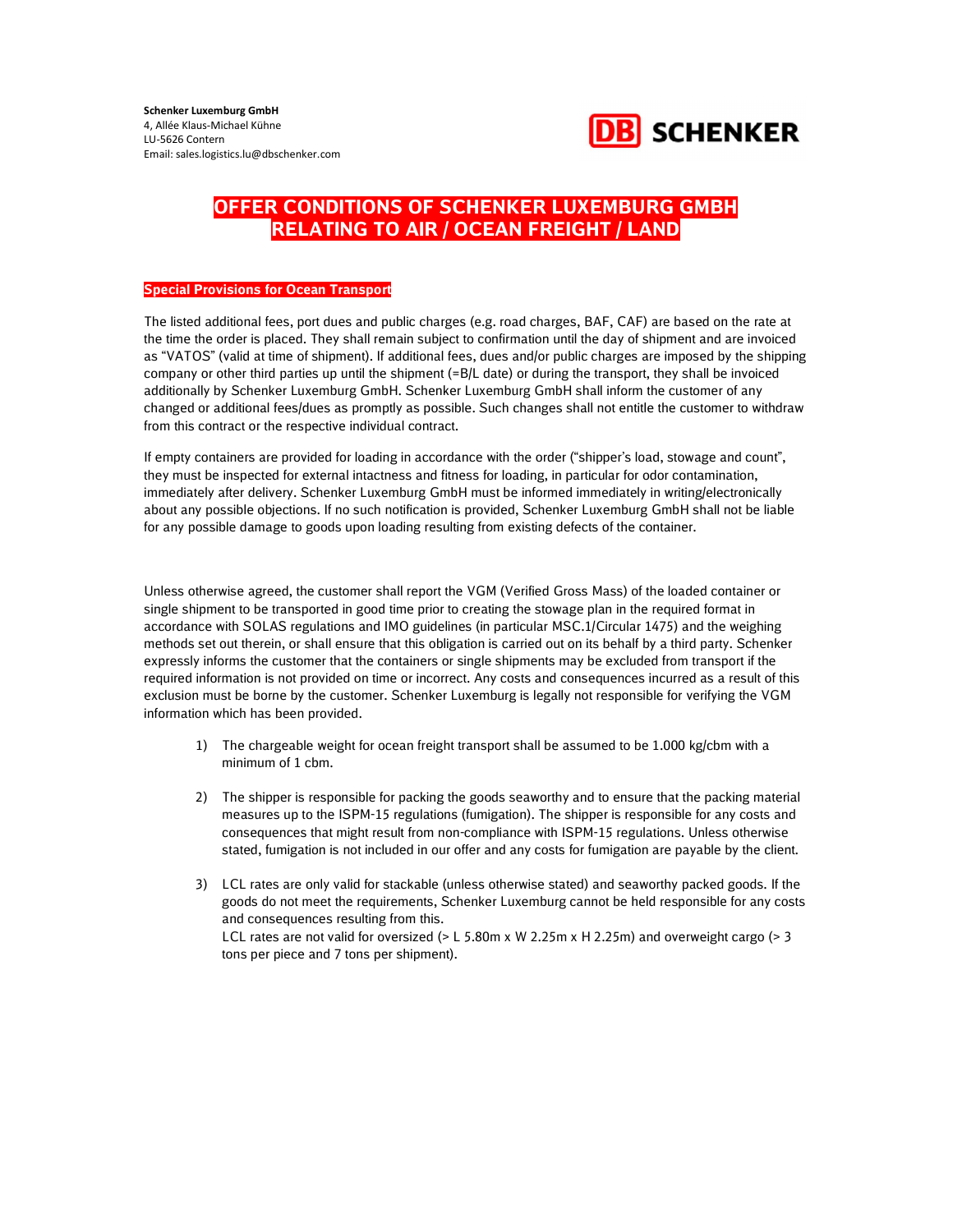

- 4) If additional fees, dues and/or public charges are imposed by the shipping company or other third parties up until the shipment (=B/L date) or during the transport, they shall be invoiced to the customer additionally by Schenker Luxemburg GmbH according to the expenditure/disbursement. The same shall apply to fees, dues and/or public charges imposed after transport by the shipping company or other third parties in connection with the transport. Fees, dues and/or public charges are in particular the following items:
	- High tide/low tide supplements
	- Demurrage/detention
	- Times/costs for demurrage and costs due to idle time
	- Any costs incurred for the fumigation and/or degasification of containers
	- Costs for phytosanitary clearance (examination of plants etc.)
	- Storage costs
	- Costs for the customs examination, scanning, inspection
	- Multi-stops (additional, unscheduled stops)
	- Assignment fees
	- Delivery order fees
- 5) Unless it has been expressly stipulated in their offer, Schenker Luxemburg GmbH shall not be obliged to transport special cargo. Special cargo includes, in particular, but not exclusively, the following types of consignment:
	- Oversize/Overweight cargo
	- Hazardous material
	- Temperature controlled consignments
	- Perishables and food
	- Valuable shipments as defined in point 6) of the General terms and conditions
	- Fairs and exhibition goods
	- Personal effects
	- Other consignments which are subject to special handling requirements/guidelines/regulations

Schenker Luxemburg GmbH has no inspection obligation with respect to a freight forwarding exclusion. Schenker Luxemburg GmbH shall be entitled to refuse transfer or further transportation if there is reason to believe that the consignment is excluded from the freight forwarding under this section.

- 6) IMO cargo is only accepted after approval of the shipping line based on the MSDS documents provided by the shipper before delivery of the goods. The shipper is responsible for complying with the various regulations (ADR, IMDG) and responsible for the correct documentation, packing and labeling of the goods/container(s).
- 7) Costs for transfer and cancellation of consignments/containers which are already dispatched shall be borne by the customer.
- 8) It shall be assumed that emptied containers are returned swept clean and in the same condition as prior to the shipment (that means no residues, packing debris or any other dirt, no nails on/in the floor, no rests of lashing/dunnage materials, no IMCO or any other labels are left in the container). Any possible costs for cleaning and/or repairs shall be borne by the customer.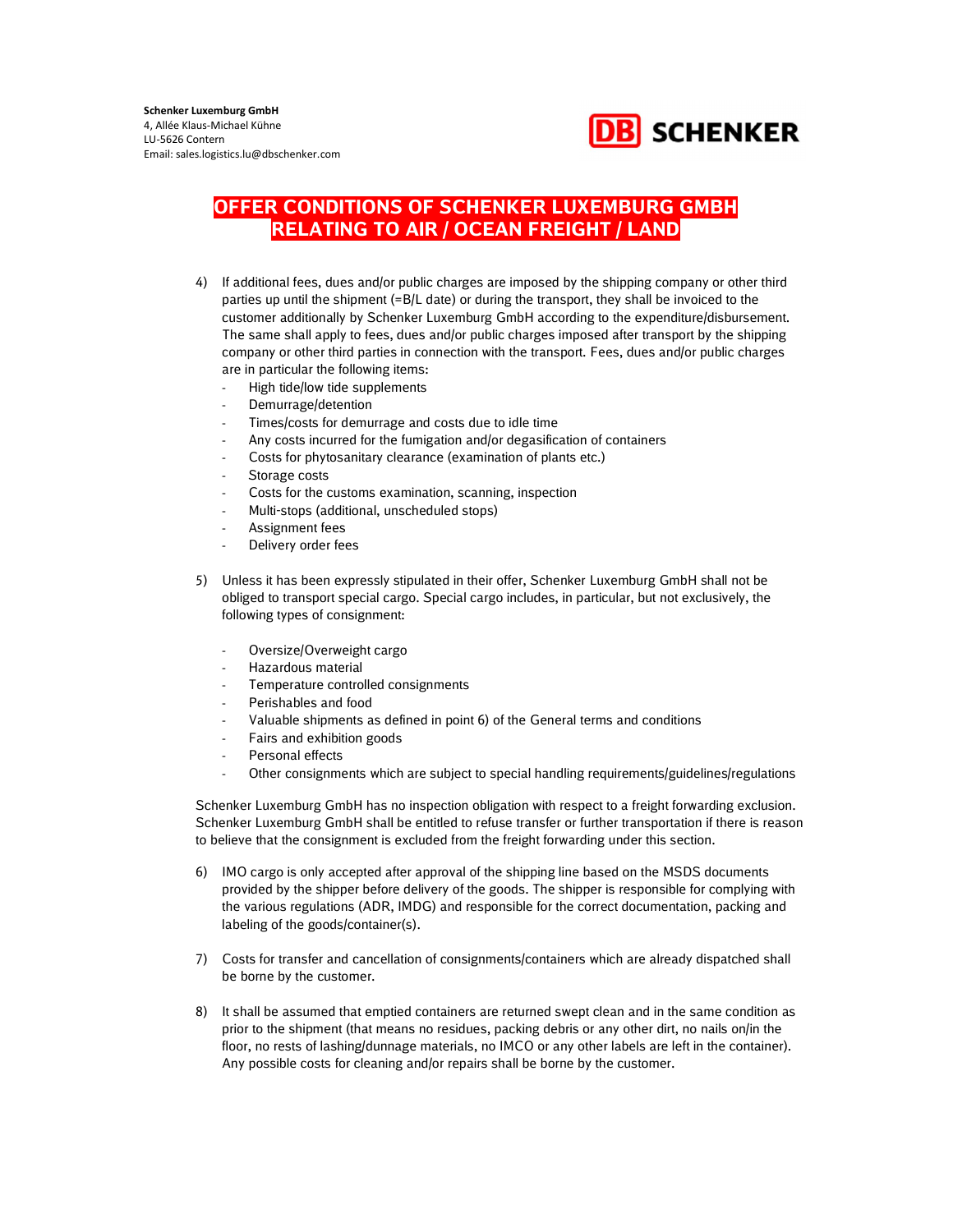

9) The provision and/or return costs shall apply from/to the appointed shipping company's nearest storage for empty containers. Any possible pick-up or drop-off costs are not included in the offer and shall be calculated and invoiced according to the disbursement.

The availability and the acceptance of empty containers in the inland container depot are not guaranteed and shall depend on the acceptance by the appointed shipping company.

10) Additional surcharges, costs etc., imposed by shipping company for exceeding particular surchargefree maximum cargo value, are to be reimbursed by the client.

#### Special provisions for Air Transport

- 1) All our activities are subject to the Warsaw conventions (1929 & 1955) and Montreal Convention (1999).
- 2) The weight/volume ratio, currently 1:6, determined by IATA, shall generally be used as a basis for volume consignments. This corresponds to a minimum freight weight calculation of 166.67 kg per cbm.
- 3) The shipper is responsible for packing the goods airworthy and to ensure that the packing material measures up to the ISPM-15 regulations (fumigation). The shipper is responsible for any costs and consequences that might result from non-compliance with ISPM-15 regulations. Unless otherwise stated, fumigation is not included in our offer and any costs for fumigation are payable by the client.
- 4) DGR cargo is only accepted after approval of Schenker Luxemburg based on the DGD provided by the shipper before delivery of the goods. The shipper is responsible for complying with the various regulations (ADR, IATA-DGR) and responsible for the correct documentation, packing and labeling of the goods.
- 5) Procedure for "UNSECURED" consignments pursuant to EU(VO)300/2008 & EU(VO)185/2010.

Schenker Luxemburg GmbH carries out inspections using X-ray technology. If an inspection using X-ray technology is not possible due to the nature, quality or contents of the freight/goods, Schenker Luxemburg GmbH shall take follow-up action for clarification of any potential risks in the form of a manual search on the consignment concerned (supplemented, if need be, by explosive trace detection). To this purpose, the customer agrees to grant written consent for Schenker Luxemburg GmbH to open the consignment at first request. All costs for inspections and follow-up actions shall be borne by the customer.